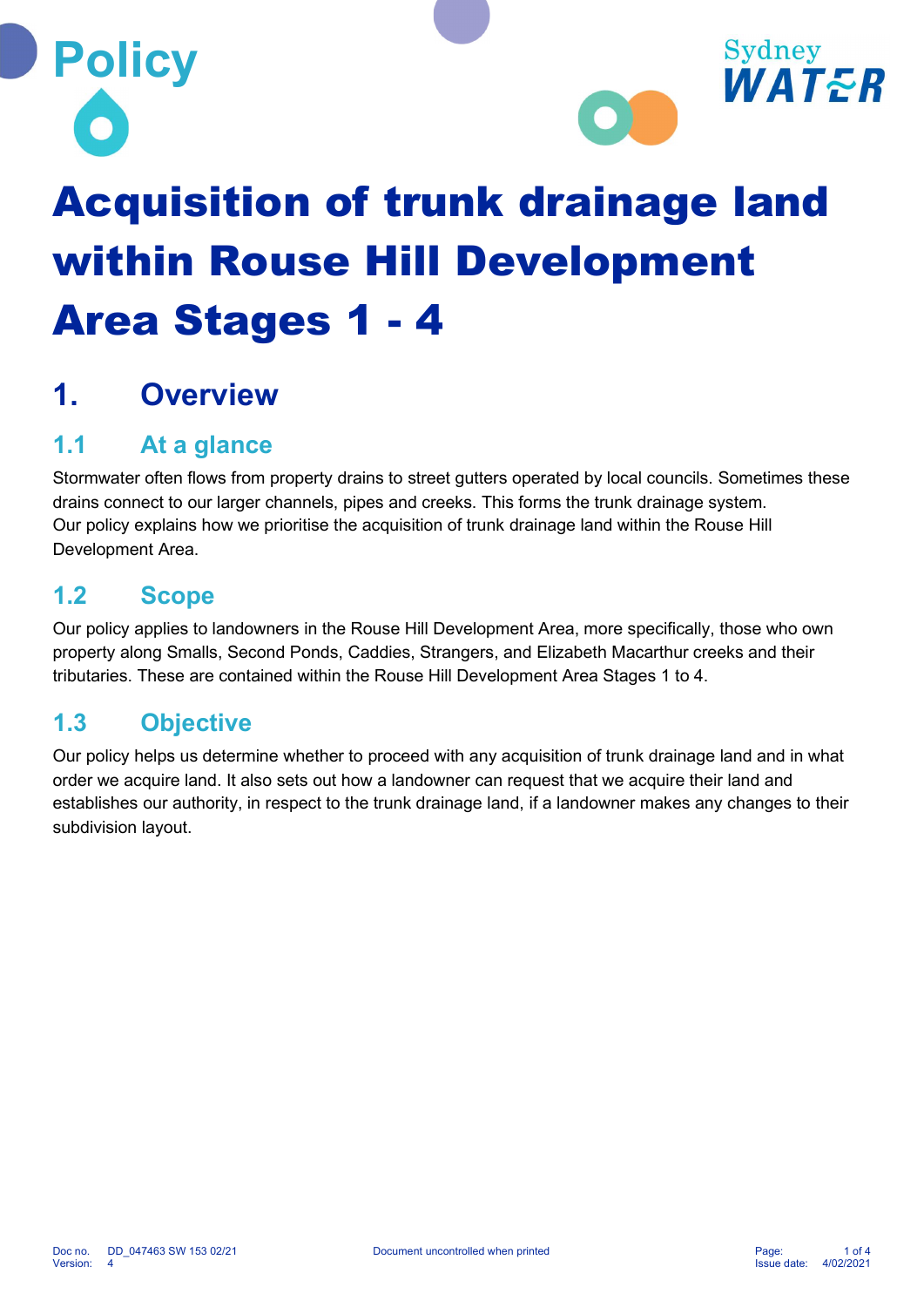# 2. Policy in detail

## 2.1 Prioritisation of land to be acquired

We'll use the following criteria to determine whether to proceed with the land acquisition and in what order. The land must be zoned for trunk drainage purposes in the Local Environmental Plans. The final decision is at our discretion given the circumstances at the time.

Our criteria are that:

- the land provides flood conveyance and/or floodplain storage. This must be based on up-to-date modelling of flood behaviour within the catchment
- the land contains our trunk drainage infrastructure
- we plan to do trunk drainage works on the land within the next two to three years
- we're likely to do trunk drainage works on the land, to address unacceptable flood risks to public areas or infrastructure
- acquisition of the land would significantly improve access by us, to and along the trunk drainage land, for maintenance purposes
- small areas of land, additional to that required for flood storage or flood conveyance, in the area may be acquired if it assists in the orderly roll out of infrastructure and development of lots
- the land is close to land already owned, or to be owned, by us and its acquisition would enable more effective and efficient debris management, weed control, fire risk reduction and bush regeneration
- acquiring the land assists any other matters that are relevant to achieving the outcomes, that we're obliged to deliver, as trunk drainage authority.

#### 2.2 Requests for land to be acquired

We have the power to determine if we are proceeding with any acquisition of trunk drainage land where we are listed as the Acquisition Authority.

However, landowners can contact us to request that we initiate voluntary acquisition. This occurs when they desire the acquisition to occur before our regular criteria would warrant it.

We'll acknowledge our obligation and, where relevant, apply the hardship provisions of the Acquisition Act 1979 (just terms and compensation).

If we don't require the land at that point in time and the hardship tests are not met by the landowner, we won't acquire the land.

### 2.3 Subdivision or modification of subdivision layouts

If a landowner wishes to establish or modify a subdivision layout, we will review and confirm the extent of the land required for trunk drainage purposes.

We'll advise the landowner and relevant council if there are any changes to the extent of land required for trunk drainage purposes.

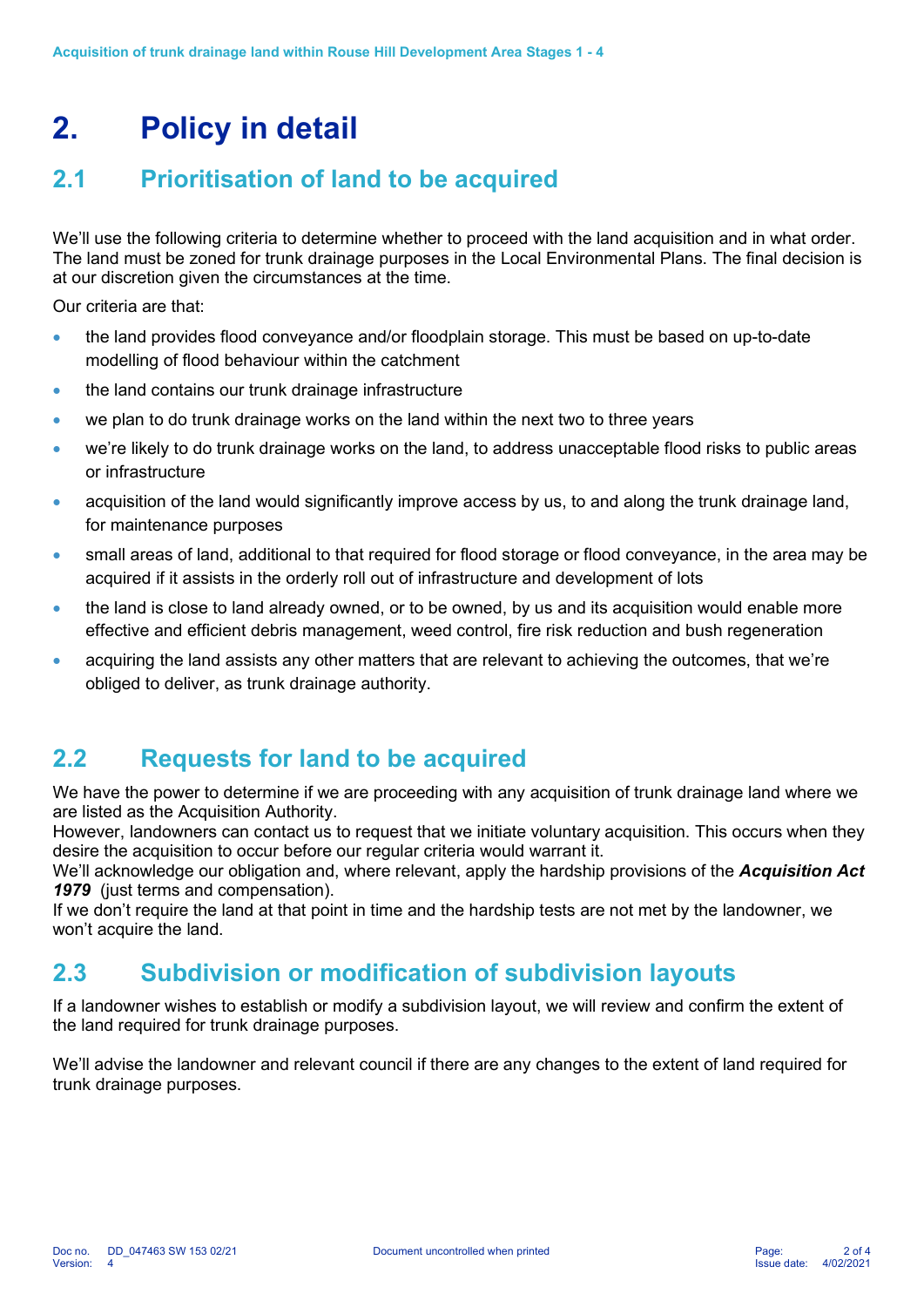# 3. Definitions

| <b>Term</b>                                                                                        | <b>Definition</b>                                                                                                                                                                                        |
|----------------------------------------------------------------------------------------------------|----------------------------------------------------------------------------------------------------------------------------------------------------------------------------------------------------------|
| <b>Acquisition</b><br><b>Authority</b>                                                             | As per Local Environmental Plans.                                                                                                                                                                        |
| <b>ARI</b>                                                                                         | Annual Recurrence Interval – this is used to describe the probability of an event,<br>for example a 1:5-year ARI flow is a flow that would on average be expected to<br>occur once every five years.     |
| <b>Rouse Hill</b><br><b>Development Area</b>                                                       | As per Sydney Regional Environmental Plan 19.                                                                                                                                                            |
| <b>Trunk Drainage</b><br>(definition specific<br>to Rouse Hill<br><b>Development Area</b><br>only) | Stormwater infrastructure, including major drains and waterways conveying more<br>than 5 m3/sec of stormwater in a 1:5-year ARI event.                                                                   |
| <b>Trunk Drainage</b><br><b>Authority</b>                                                          | Authority responsible in the Rouse Hill River Management Area for managing<br>trunk drainage to provide stormwater drainage, flood conveyance, floodplain<br>storage and stormwater quality improvement. |
| <b>Trunk Drainage</b><br>Land                                                                      | Land required to exercise the role of Trunk Drainage Authority, and generally,<br>within the 1:100-year ARI flood extents                                                                                |

# 4. Context

## 4.1 References

| <b>Document type</b>          | <b>Title</b>                                                                                                                                                                                                                                                                                                                                                                                                                                                                                                                                                                                                                                                                                                                                                                                                                                                                                                                                                                                                                                                                                                                                                      |
|-------------------------------|-------------------------------------------------------------------------------------------------------------------------------------------------------------------------------------------------------------------------------------------------------------------------------------------------------------------------------------------------------------------------------------------------------------------------------------------------------------------------------------------------------------------------------------------------------------------------------------------------------------------------------------------------------------------------------------------------------------------------------------------------------------------------------------------------------------------------------------------------------------------------------------------------------------------------------------------------------------------------------------------------------------------------------------------------------------------------------------------------------------------------------------------------------------------|
| <b>Compliance obligations</b> | Sydney Water Act 1994 – section 47 gives Sydney Water the power to<br>acquire land.<br>Land Acquisition (Just Terms Compensation) Act 1991 – sets out Sydney<br>Water's obligation to acquire land designated for acquisition, and the process<br>for owner-initiated acquisition in cases of hardship.<br>Environmental Planning and Assessment Act 1979 – provides for the<br>designation of land for acquisition through environmental planning instruments<br>and makes such acquisitions subject to the hardship provisions in the Land<br>Acquisition (Just Terms Compensation) Act.<br>Blacktown Local Environmental Plan 1988 – clause 17 places the<br>obligation on the landowner to approach Sydney Water to acquire land that is<br>zoned 5(a) (Special uses - trunk drainage).<br>Baulkham Hills Local Environmental Plan 2005 – clause 42 places the<br>obligation on the landowner to approach Sydney Water to acquire land that is<br>zoned 5(a) (Special uses - trunk drainage).<br>Sydney Regional Environmental Plan 19 - Rouse Hill Development Area<br>- defines the boundary and planning objectives of the Rouse Hill Development<br>Area. |
| Policies and procedures       | Pricing Regulatory Strategy project examining Sydney Water's<br>obligations regarding Sydney Water acquisition of Trunk Drainage.<br>Land and hardship provisions.                                                                                                                                                                                                                                                                                                                                                                                                                                                                                                                                                                                                                                                                                                                                                                                                                                                                                                                                                                                                |